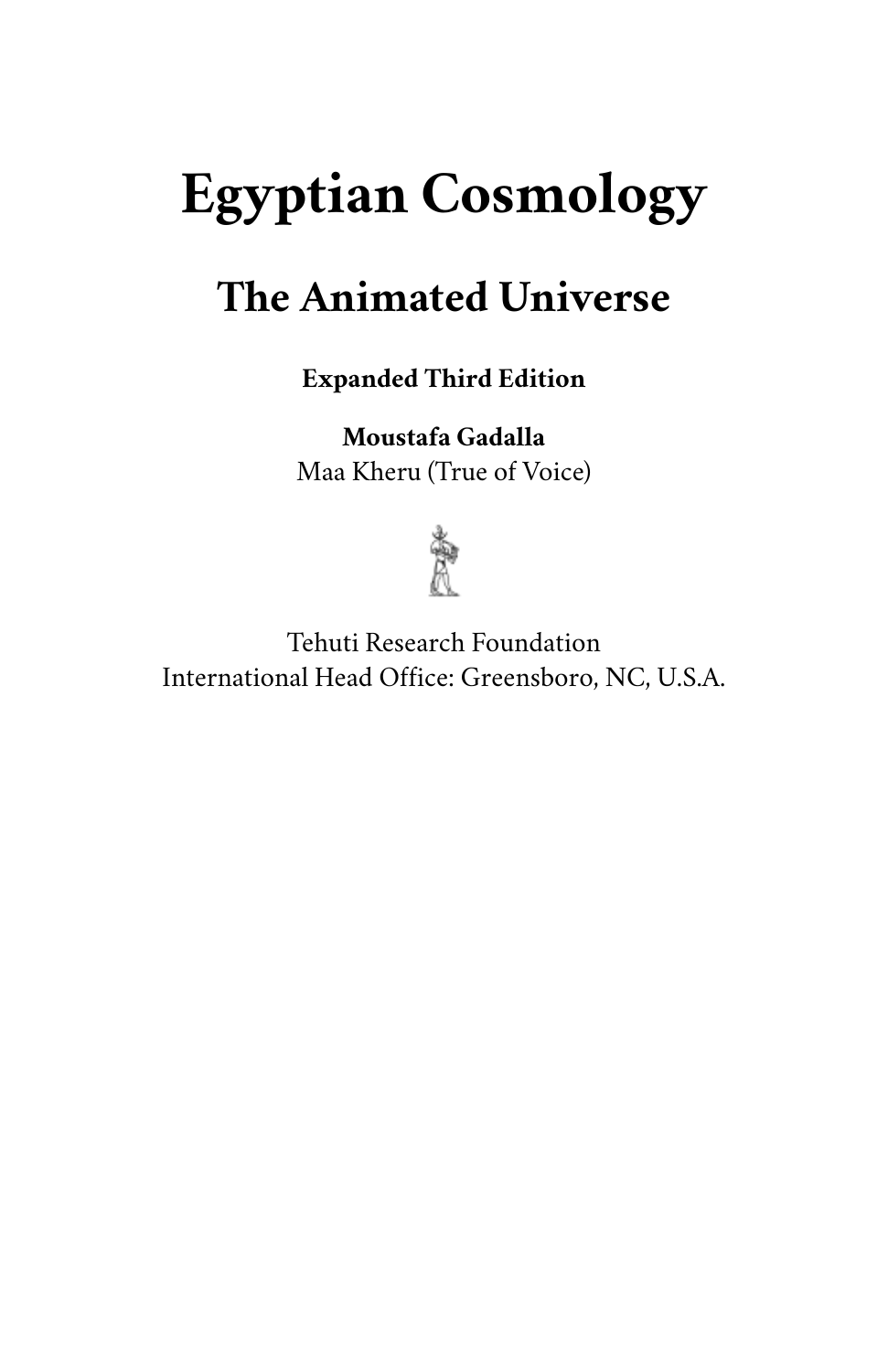**Egyptian Cosmology The Animated Universe Expanded Third Edition** by Moustafa Gadalla

Published by: Tehuti Research Foundation P.O. Box 39491 Greensboro, NC 27438, U.S.A.

All rights reserved. No part of this book may be reproduced or transmitted in any form or by any means, electronic or mechanical, including photocopying, recorded or by any information storage and retrieval system without written permission from the author, except for the inclusion of brief quotations in a review.

Copyright © 1997, 2001 and 2016 by Moustafa Gadalla, All rights reserved. 2nd edition published in paperback in 2001. ISBN: 0-9652509-3-8 (pbk) eBook format published in 2003 ISBN: 1-931446-03-2 (eBook).

This book being the Third Edition is a revised and expanded edition of the Second Edition of Egyptian Cosmology: The Animated Universe.

The First Edition [1997] was originally published as Egyptian Cosmology: The Absolute Harmony,and was changed to better reflect the expanded contents of the book.

#### **Publisher's Cataloging-in-Publication**

Gadalla, Moustafa, 1944- Egyptian cosmology: the animated universe / Moustafa Gadalla.—3rd ed.,rev. p. cm. Includes bibliographical references.

LCCN: 2016930017

ISBN-13(pdf): 978-1-931446-44-0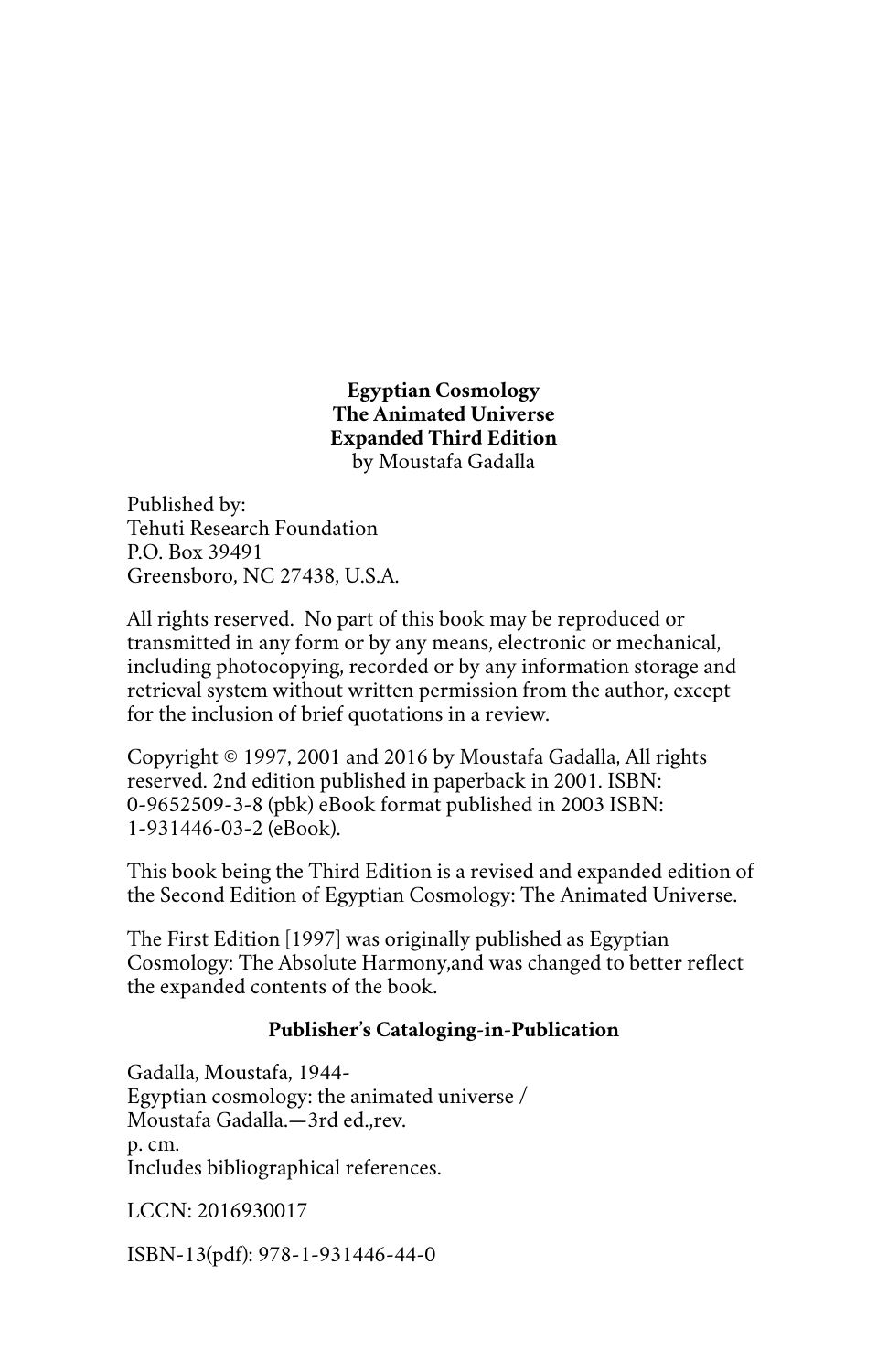ISBN-13(e-book): 978-1-931446-46-4 ISBN-13(pbk.): 978-1-931446-48-8

1. Cosmology, Egyptian. 2. Egypt—Religion. 3. Occultism—Egypt. 4. Egypt—Civilization. 5. Science–Egypt–History. I. Title. BL2443. G33 2016

Published 2016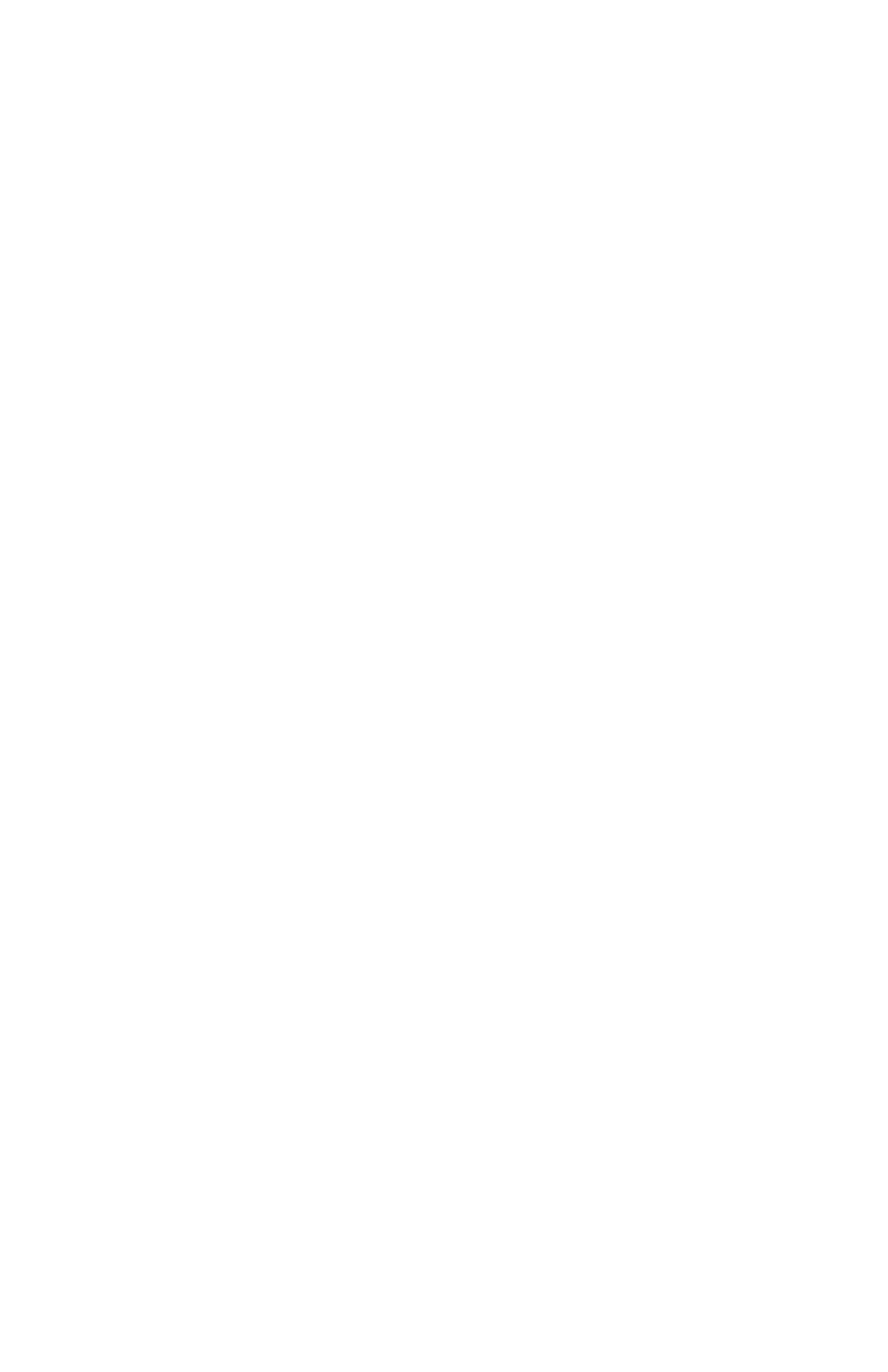### **CONTENTS**

| About the Author                                          | xi   |
|-----------------------------------------------------------|------|
| Preface [2nd Edition]                                     | xiii |
| Preface [3rd Edition]                                     | XV   |
| <b>Standards and Terminology</b>                          | xix  |
| Map of Ancient Egypt                                      | xxi  |
| <b>PART I: THE EGYPTIAN MYSTICAL</b><br><b>MONOTHEISM</b> |      |
| Chapter 1 : The Most Religious                            | 3    |
| 1.1 The Egyptians' Cosmic Consciousness                   | 3    |
| 1.2 The Unity of Multiplicity of the Universe             | 5    |
| 1.3 Amen-Renef: The Undefined                             | 6    |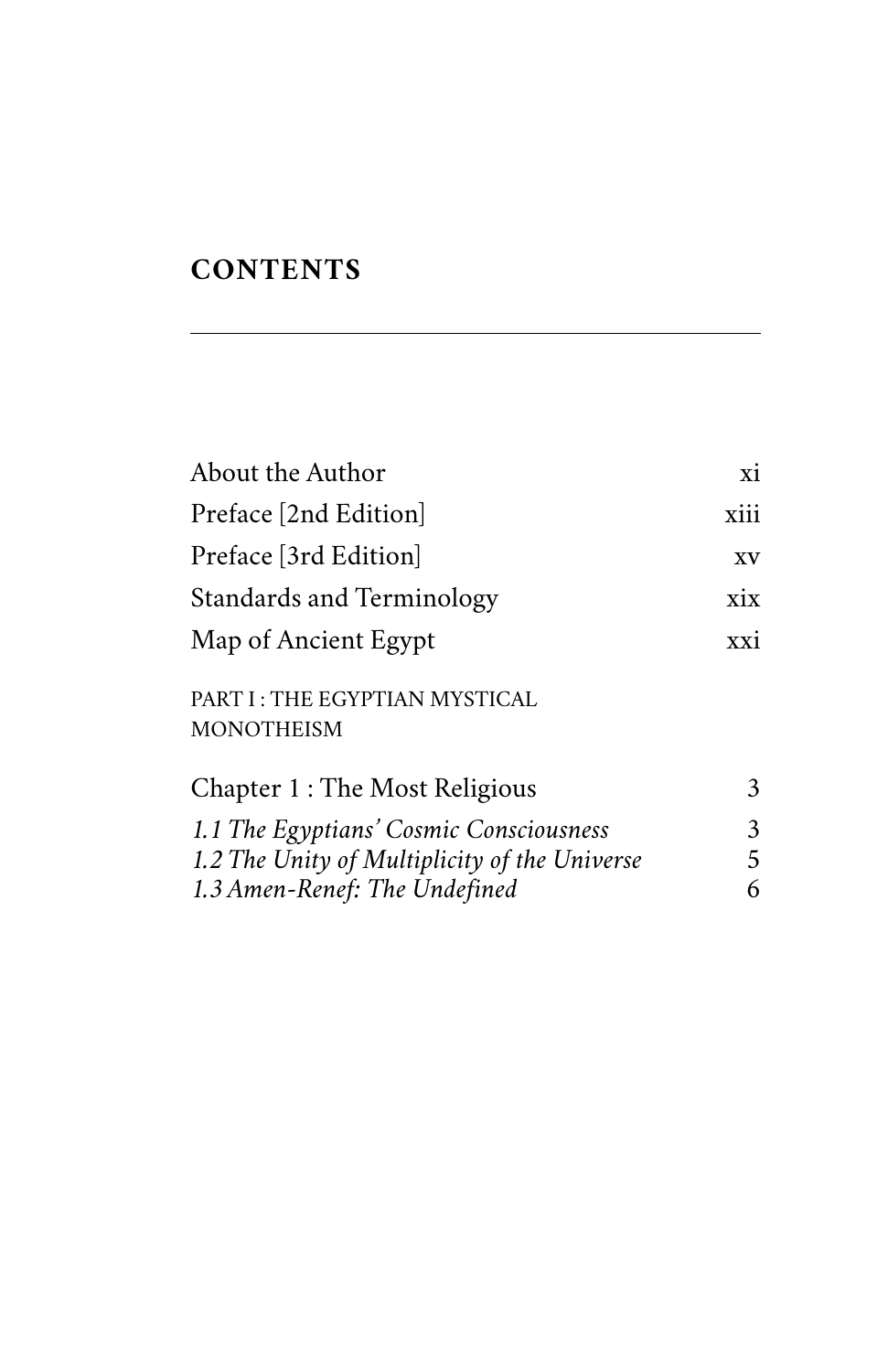[PART II : THE PRINCIPLES AND PRINCIPALS](#page-0-4) [OF CREATION](#page-0-4)

| Chapter 2: The Animating Energies of<br>The Universe                    | 11 |
|-------------------------------------------------------------------------|----|
| 2.1 In The Pre-Creation<br>Beginning-Nun-Nothingness                    | 11 |
| 2.2 Let Creation Begin                                                  | 12 |
| 2.3 Sound and Form                                                      | 13 |
| 2.4 Atam-The Manifested Cosmic Energy                                   | 14 |
| 2.5 Existence of the All-The Becoming One                               | 16 |
| 2.6 Neteru-The Divine Energies                                          | 17 |
| 2.7 Maat: The Divine Order                                              | 19 |
| 2.8 The Universal Energy Matrix and Einstein                            | 19 |
| 2.9 Neteru and Angels                                                   | 22 |
| 2.10 Name Calling                                                       | 23 |
| 2.11 The Creation Cycle                                                 | 24 |
| 2.12 Sirius and Companion: Center of Creation                           | 26 |
| Chapter 3 : The Pictorial Metaphysical<br>Images                        | 29 |
| 3.1 Pictorial Symbolism of the Neteru                                   | 29 |
| 3.2 How do Egyptian Depictions Reflect<br><b>Metaphysical Concepts?</b> | 30 |
| <b>Chapter 4: Egyptian Creation Process</b><br>Accounts                 | 35 |
| 4.1 Various Aspects/Forms of Manifestation                              | 35 |
| 4.2 Egyptian Cosmology and Allegories                                   | 36 |
| 4.3 The Three Primary Phases of the Creation<br>Cycle                   | 38 |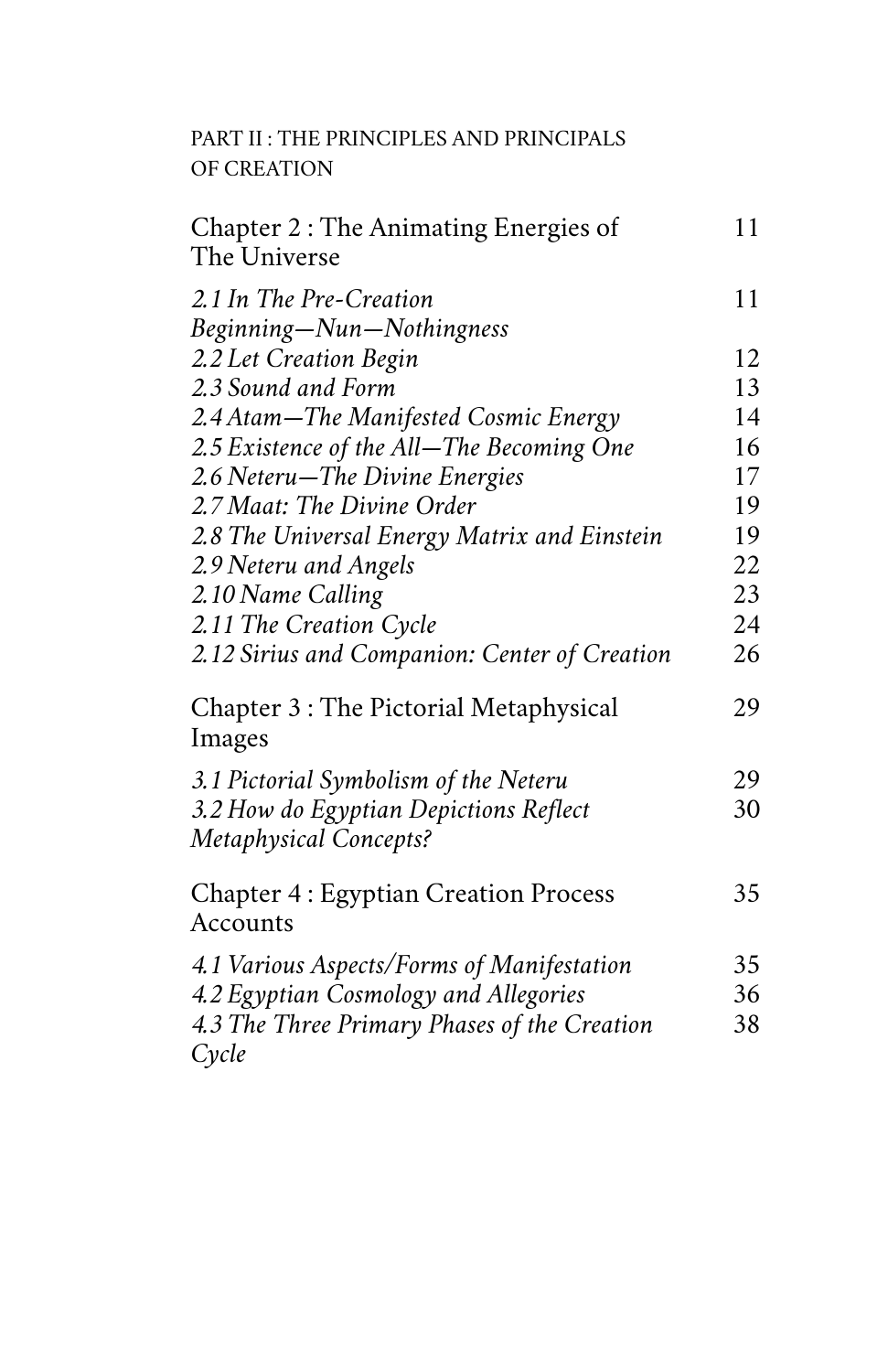[PART III : THE CREATION NUMERICAL](#page-0-4) [CODES](#page-0-4)

| Chapter 5 : Numerology of the Creation<br>Process                                                           | 45       |
|-------------------------------------------------------------------------------------------------------------|----------|
| 5.1 All Is Number-Number Mysticism<br>5.2 Natural Progression-The Orderly Sequence<br>of the Creation Cycle | 45<br>50 |
| 5.3 The Universal Number Two-Isis, the Female                                                               | 51       |
| Principle<br>5.4 The Universal Number Three-Osiris, the                                                     | 54       |
| Male Principle<br>5.5 The Universal Trinity & Duality                                                       | 55       |
| 5.6 The Universal Number Five-Horus, the<br>Phenomenon                                                      | 58       |
| 5.7 The Numerical Sequence of Creation 2,3,5<br>The Summation Series                                        | 59       |
| Chapter 6 : The Dualistic Nature                                                                            | 61       |
| 6.1 The Dualistic Nature of Creation–The Two<br>of the ONE                                                  | 61       |
| 6.2 Archetypal Animal-Two-Headed Serpent<br>Neheb Kau                                                       | 62       |
| 6.3 Main Applications of the Duality Principle                                                              | 62       |
| 6.3.A Dualities with Creation / Formative Aspects                                                           | 63       |
| 6.3.B Unification Aspects                                                                                   | 72       |
| 6.3.C Cyclical Aspects                                                                                      | 76       |
| Chapter 7: Three-The United Trinity                                                                         | 83       |
| 7.1 The First Odd Number                                                                                    | 83       |
| 7.2 The Three-In-One                                                                                        | 83       |
| 7.3 Other Trinity Applications in Egypt                                                                     | 84       |
| Chapter 8 : The Stability of Four                                                                           | 87       |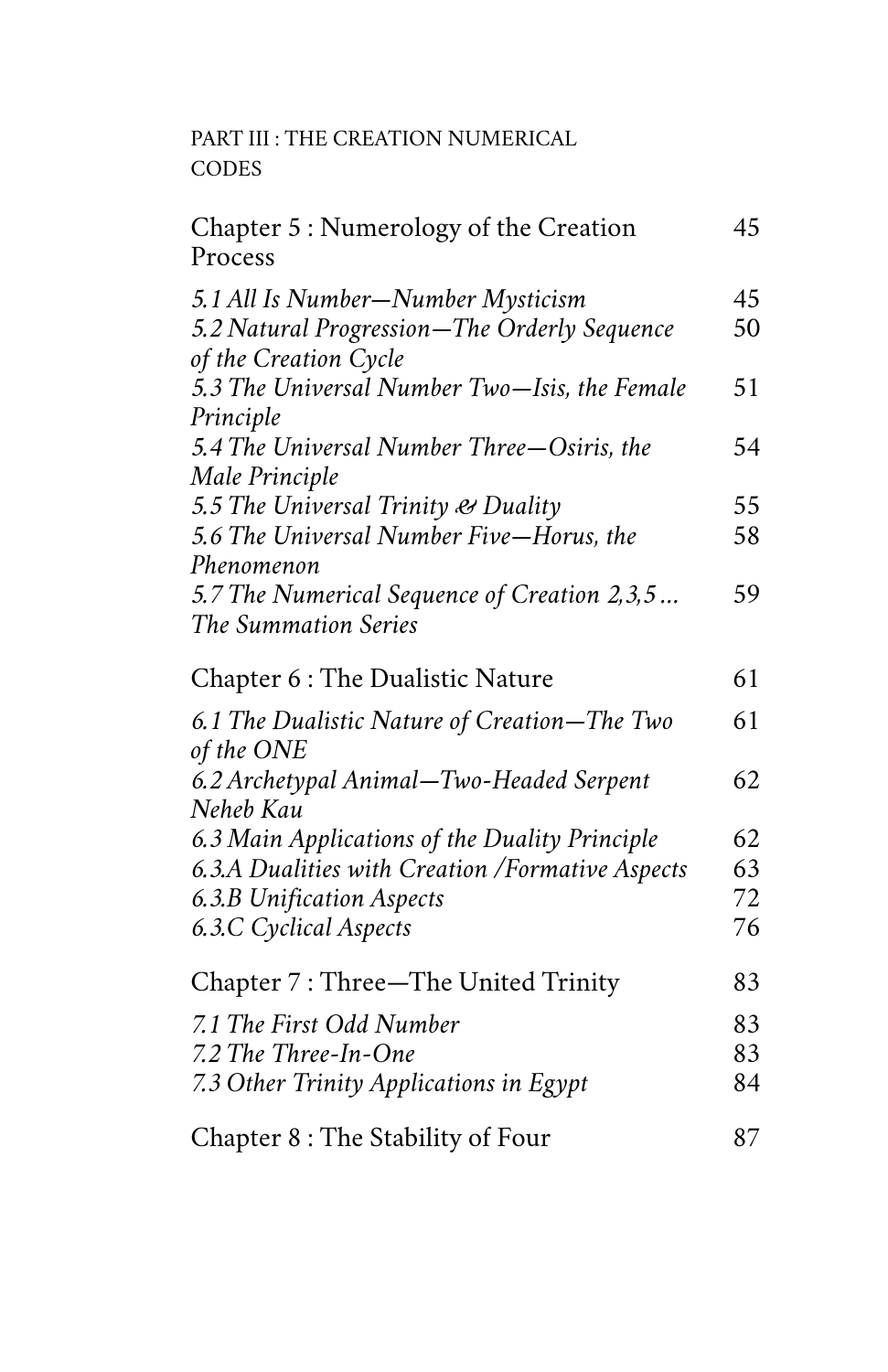| Chapter 9: The Fifth Star                                                                                                                 | 91                |
|-------------------------------------------------------------------------------------------------------------------------------------------|-------------------|
| 9.1 The Universal Numerical Phenomenon<br>9.2 The Five Phases of Horus<br>9.3 The Destiny-Five Pointed Star                               | 91<br>93<br>95    |
| Chapter 10: The Cubical Sixth                                                                                                             | 97                |
| Chapter 11: The Cyclical Seven                                                                                                            | 101               |
| Chapter 12: Eight, The Octave                                                                                                             | 107               |
| Chapter 13: The Nine Lives                                                                                                                | 111               |
| 13.1 The Universal significance of the number<br>Nine                                                                                     | 111               |
| 13.2 The Nine Tiers of The Universal Matrix<br>13.3 The Nine Tiers of Man                                                                 | 112<br>113        |
| Chapter 14: Ten, a New One                                                                                                                | 117               |
| PART IV: AS ABOVE SO BELOW                                                                                                                |                   |
| Chapter 15: The Human Being-The<br>Universal Replica                                                                                      | 121               |
| 15.1 The One Joined Together<br>15.2 Metaphysical/Physical Functions of the Body<br>Parts                                                 | 121<br>123        |
| 15.3 The Nine Components of Man                                                                                                           | 124               |
| Chapter 16 : Social & Political System                                                                                                    | 133               |
| 16.1 Harmonic Matrilineal/Matriarchal Society<br>16.2 The Dual Overseeing/Administration System<br>16.3 The Tenants' Rights & Obligations | 133<br>135<br>138 |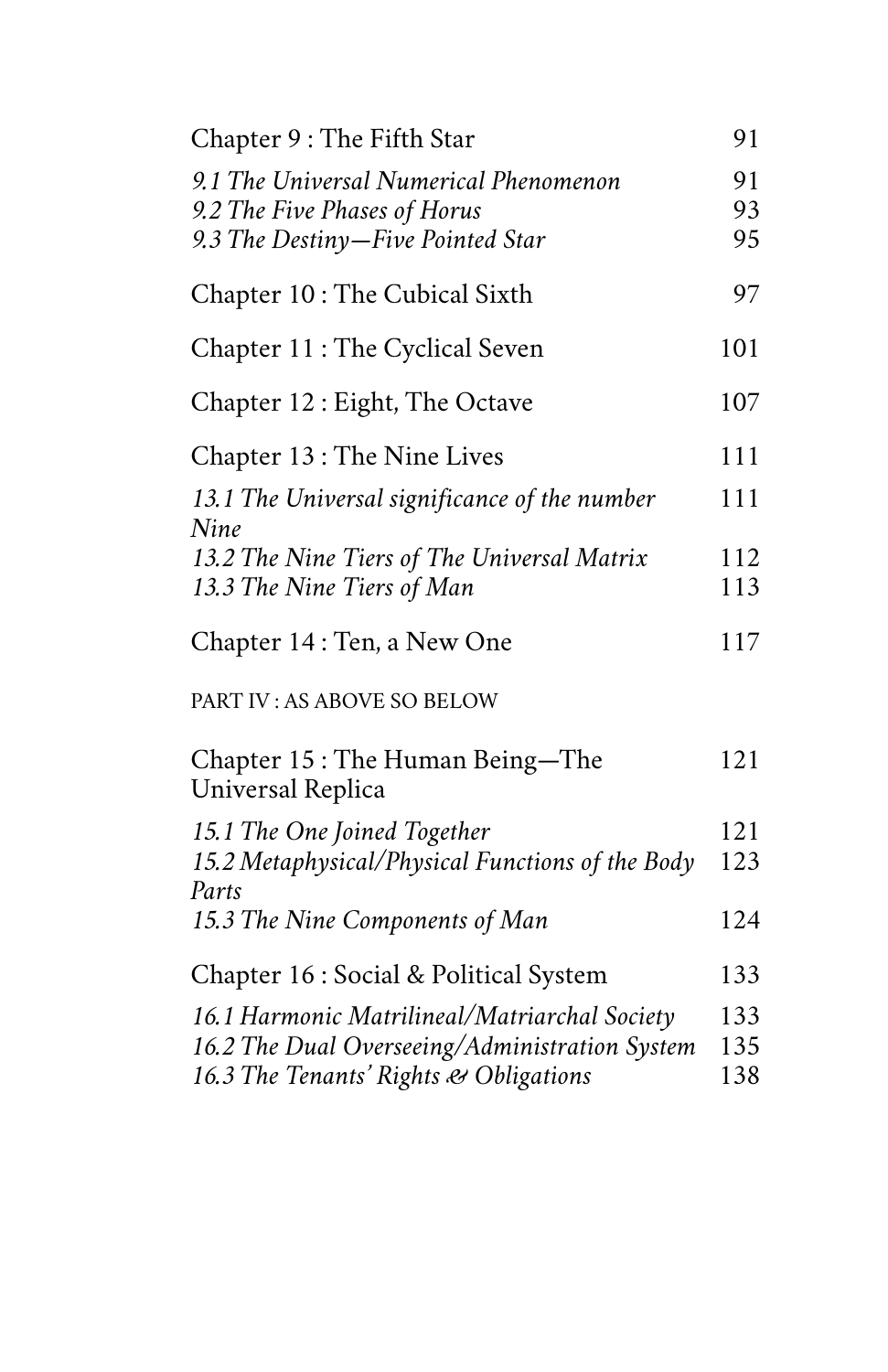| Chapter 17: The Cosmic Link                      | 141 |
|--------------------------------------------------|-----|
| 17.1 The Eternal Power                           | 141 |
| 17.2 The Master Servant                          | 143 |
| 17.3 Keeping The Flame Alive [The Heb-Sed        | 144 |
| <i>Festival]</i>                                 |     |
| 17.4 The People Rule                             | 145 |
| 17.5 The Victorious King                         | 146 |
| Chapter 18: The Physical/Metaphysical<br>Society | 149 |
| 18.1 Seeking Heavenly Higher-Ups                 | 149 |
| 18.2 The Heavenly Helpers                        | 151 |
| 18.3 Orderly Release of Metaphysical Bodies      | 153 |
| [Funerary Rites]                                 |     |
| 18.4 The Mediating Trees-Sacred Grove            | 154 |
| 18.5 The Western Wall Threshold                  | 155 |
| 18.6 The Cosmic Shrines (Temples)                | 156 |
| 18.7 The Cyclical Renewal Festivals              | 158 |
| 18.8 The Physical/Metaphysical Offerings         | 160 |
| Chapter 19 : Astronomical                        | 163 |
| Consciousness                                    |     |
| 19.1 Cosmic Consciousness and Astronomy          | 163 |
| 19.2 Kepler and Egyptian Astronomy               | 165 |
| 19.3 Astronomical Observations and Recordings    | 166 |
| 19.4 Egyptian REAL Timekeeping                   | 167 |
| <b>19.5 THE ZODIAC CYCLE</b>                     | 170 |
| 19.6 In Rhythm With the Zodiac Ages              | 173 |
| 19.7 THE SOTHIC CYCLE-The Leading Star           | 174 |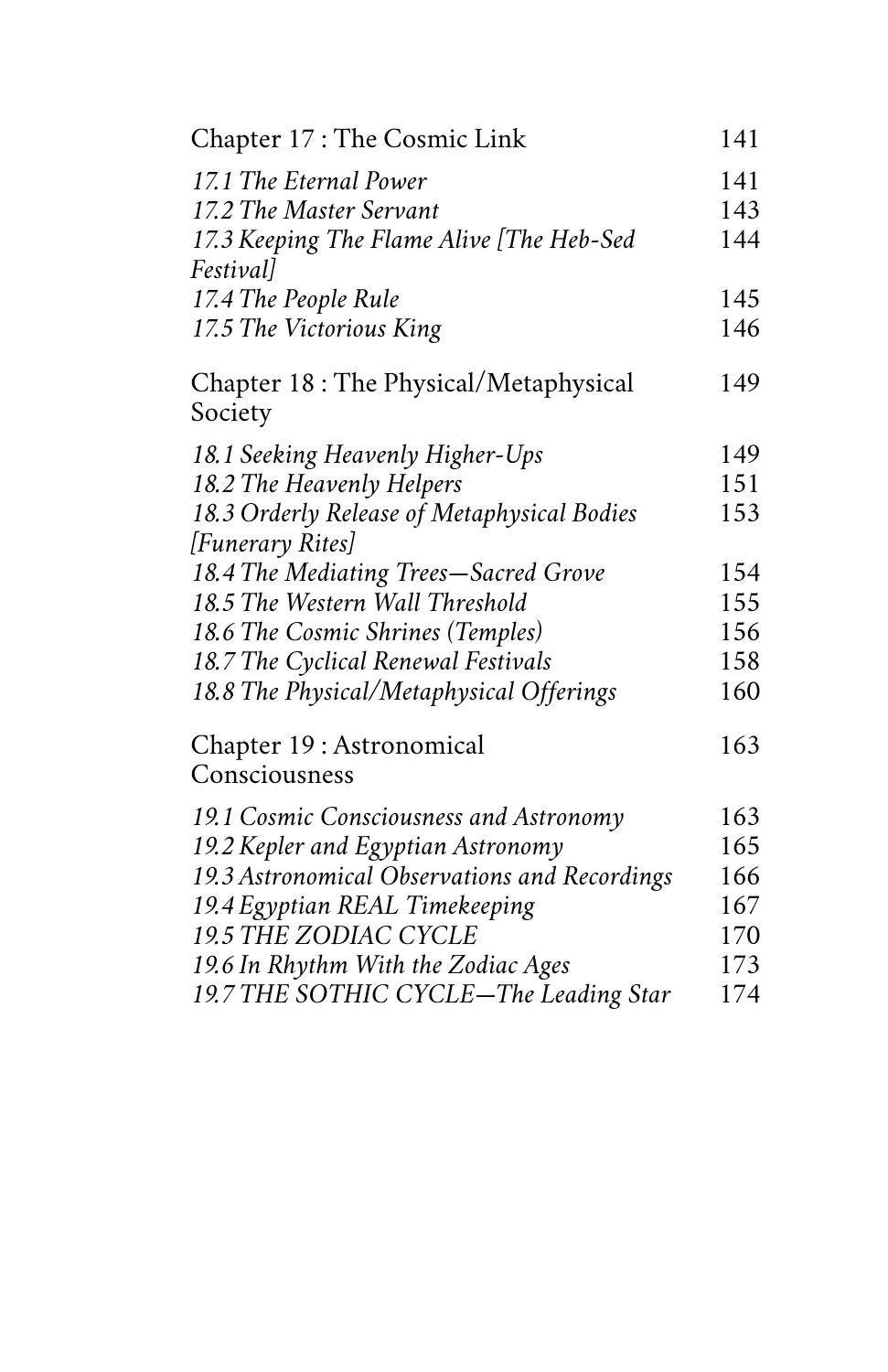#### [PART V : FROM MORTALS TO IMMORTALS](#page-0-4)

| Chapter 20 : Our Earthly Voyage                              | 181 |
|--------------------------------------------------------------|-----|
| 20.1 Our Purpose on Earth                                    | 181 |
| 20.2 From Mortal to Immortal                                 | 182 |
| 20.3 Go Your Own Way (Ma-at)                                 | 183 |
| 20.4 Practice Makes Perfect                                  | 185 |
| 20.5 The Advanced Alchemichal                                | 186 |
| Advantage—Golden Goal—Sufism                                 |     |
| 20.6 The Golden Goal–Alchemy                                 | 188 |
| Chapter 21: Climbing The Heavenly<br>Ladder—Life After Earth | 191 |
| 21.1 The Soul Transmigration                                 | 191 |
| 21.2 Performance Evaluation                                  | 192 |
| 21.3 Transformational Texts                                  | 196 |
| 21.4 Admission To the New Realm                              | 197 |
| 21.5 The Glory                                               | 199 |
| Appendix 1—Isis and Osiris Allegory                          | 201 |
| Glossary                                                     | 209 |
| Selected Bibliography                                        | 213 |
| <b>Sources and Notes</b>                                     | 217 |
| <b>TRF Publications</b>                                      | 223 |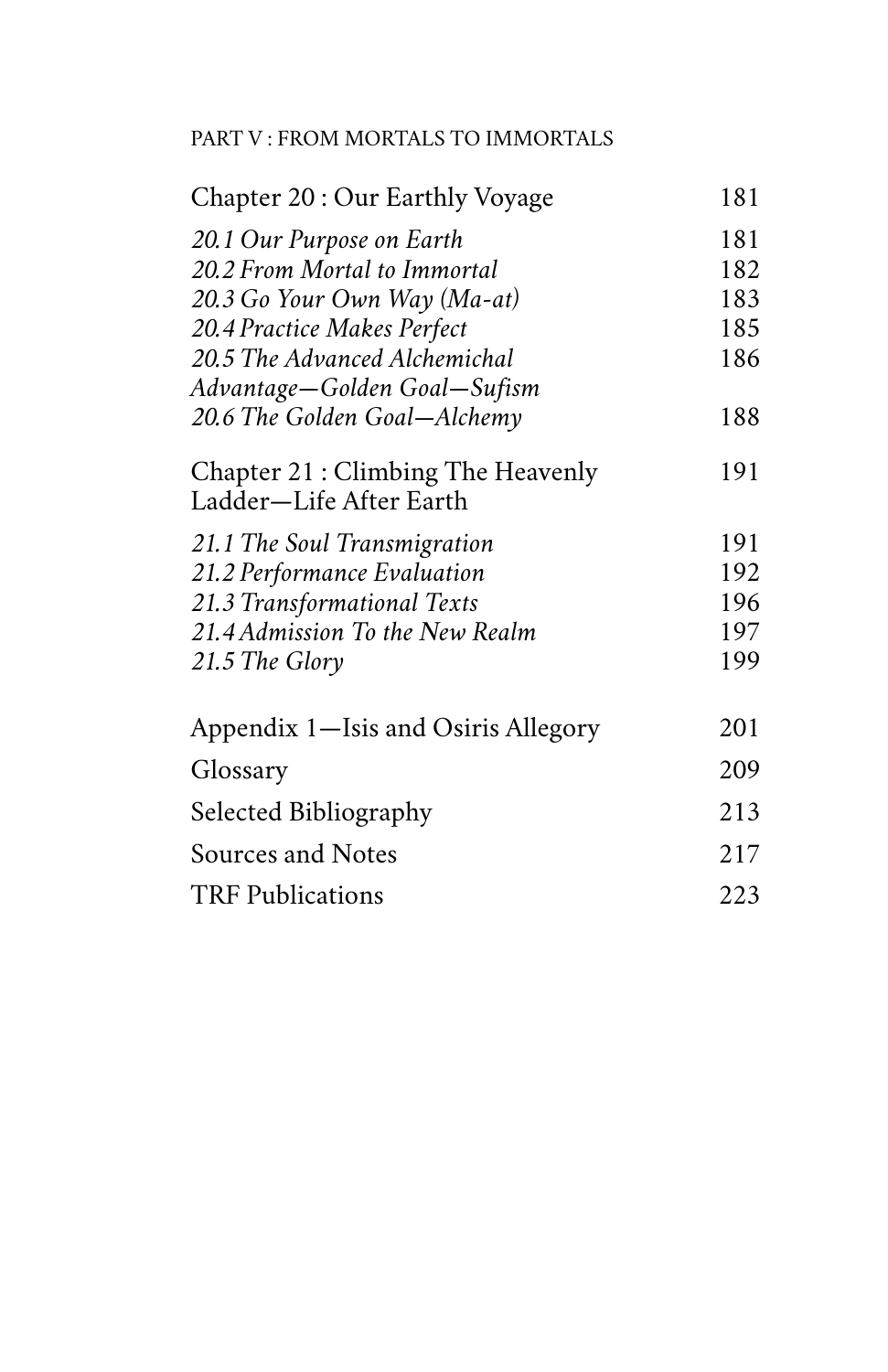#### <span id="page-10-0"></span>**ABOUT THE AUTHOR**

Moustafa Gadalla is an Egyptian-American independent Egyptologist who was born in Cairo, Egypt in 1944. He holds a Bachelor of Science degree in civil engineering from Cairo University.

Gadalla is the author of twenty-two published internationally acclaimed books about the various aspects of the Ancient Egyptian history and civilization and its influences worldwide.

He is the Founder and Chairman of the Tehuti Research Foundation [\(https://www.egypt-tehuti.org](http://www.egypt-tehuti.org))—an international, U.S.-based, non-profit organization, dedicated to Ancient Egyptian studies. He is also the Founder and Head of the online Egyptian Mystical University ([https://www.EgyptianMysticalUniversity.org](http://www.egyptianmysticaluniversity.org))

From his early childhood, Gadalla pursued his Ancient Egyptian roots with passion, through continuous study and research. Since 1990, he has dedicated and concentrated all his time to researching and writing.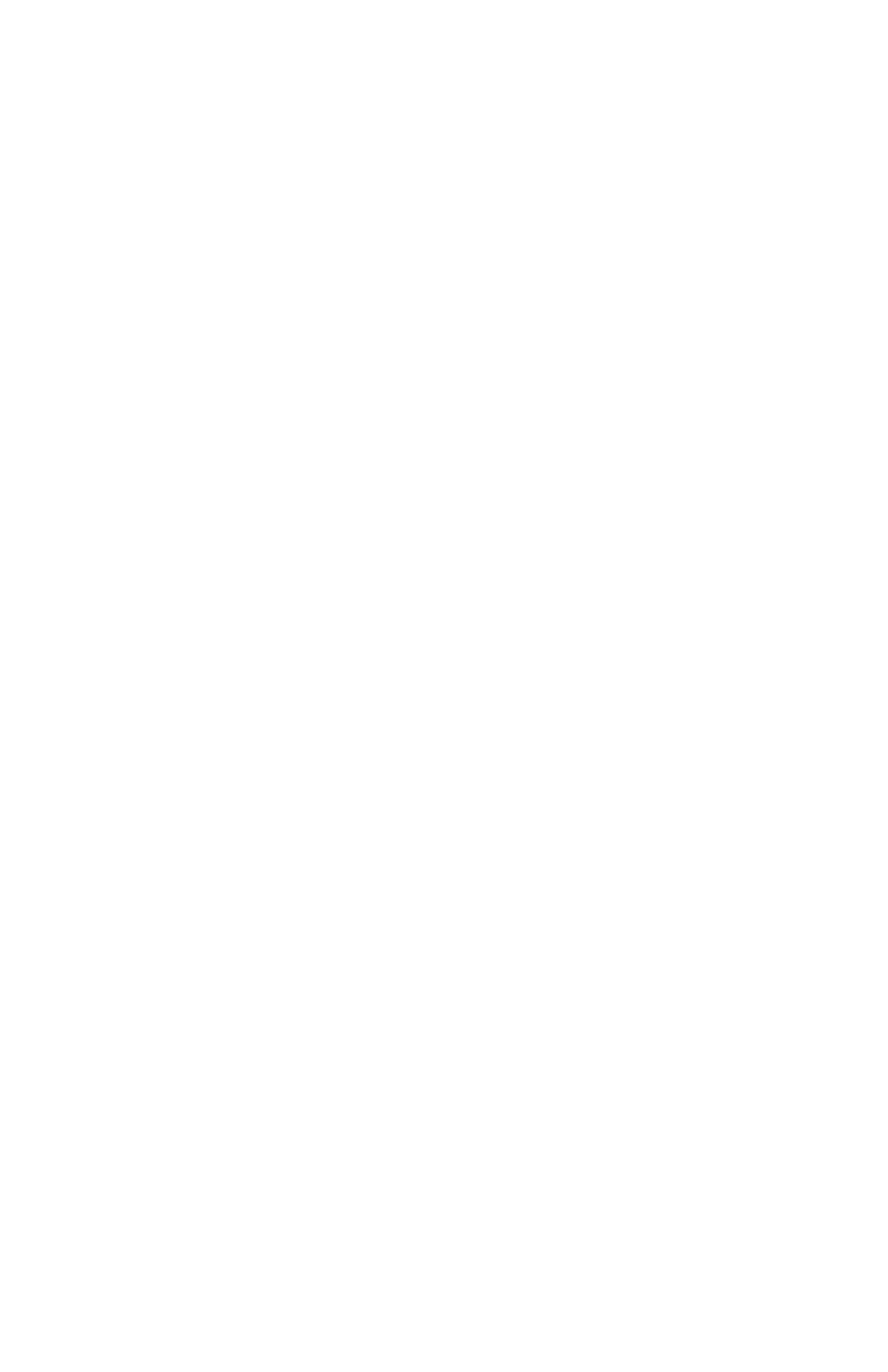#### <span id="page-12-0"></span>**PREFACE [2ND EDITION]**

Almost all Egyptologists interpreted, and continue to interpret, the Ancient Egyptian writings and other modes of expression (art, architecture, etc.) without trying to understand the thoughts and beliefs expressed in them. Their explanations continue to be shallow, which reflects their pre-conceived notions of the Ancient Egyptians as being primitive and inferior to the modern Western world.

About a half-century ago, Alexandre Piankoff summed up the deteriorated status of Egyptology in the following statements from his book, *The Tomb of Ramses VI,* 1954:

*For the early Egyptologists this religion was highly mysterious and mystical. They saw it with eyes of a Father Kircher. Then came a sudden reaction: scholars lost all interest in the religion as such and viewed the religious texts merely as source material for their philological-historical research.*

*Under the sway of Higher Criticism, the texts were decomposed and their genesis eagerly studied…The intrinsic value of religious composition and thought was systematically ignored and consequently tem-*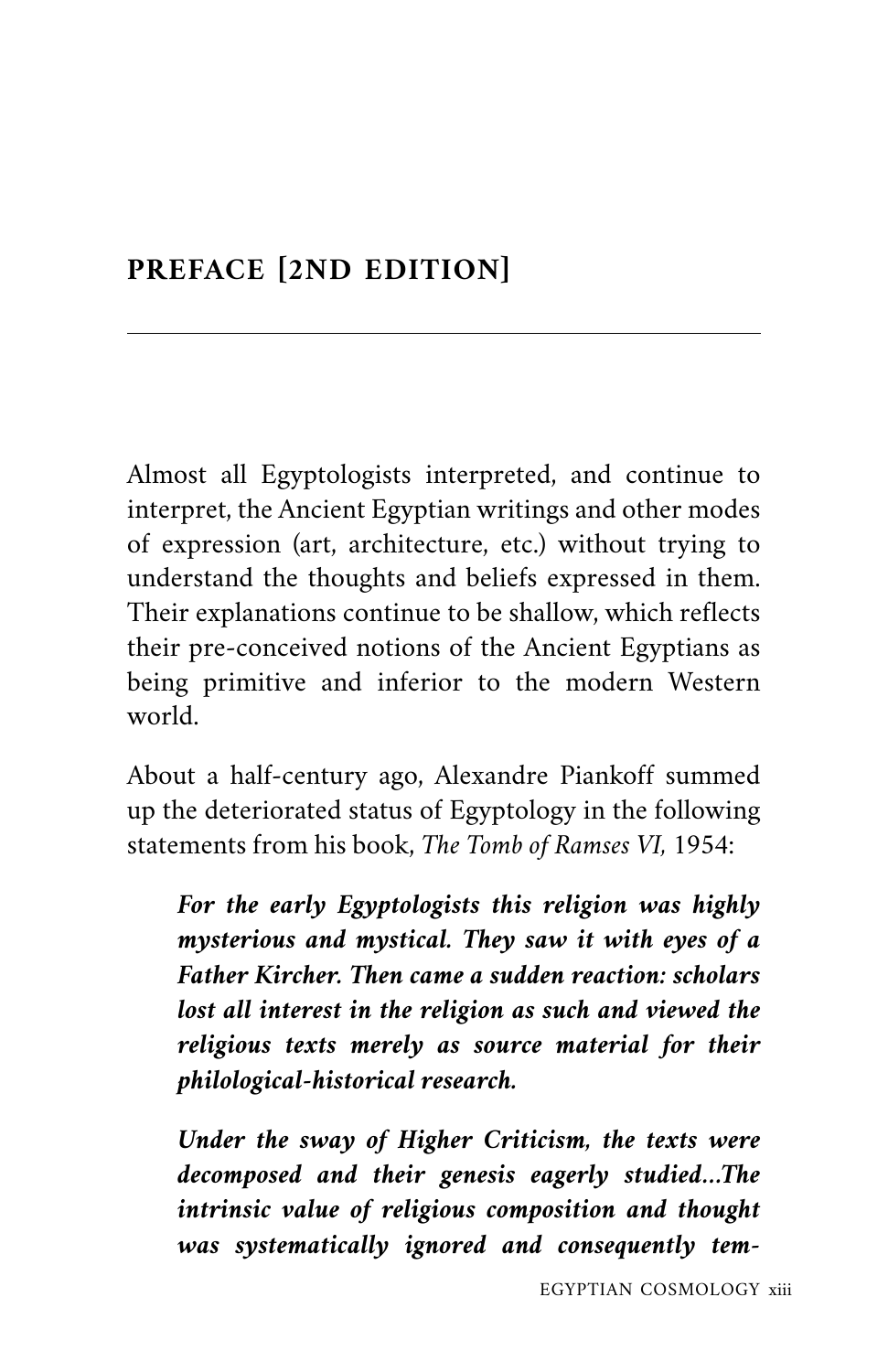*porarily lost. Egyptian scholars since Champollion saw in the oldest religious lore of humanity mainly a collection of distorted historical data out of which he endeavored all his life to reconstruct the history of ancient Egypt.*

It is time to undo the distortion.

Moustafa Gadalla

2001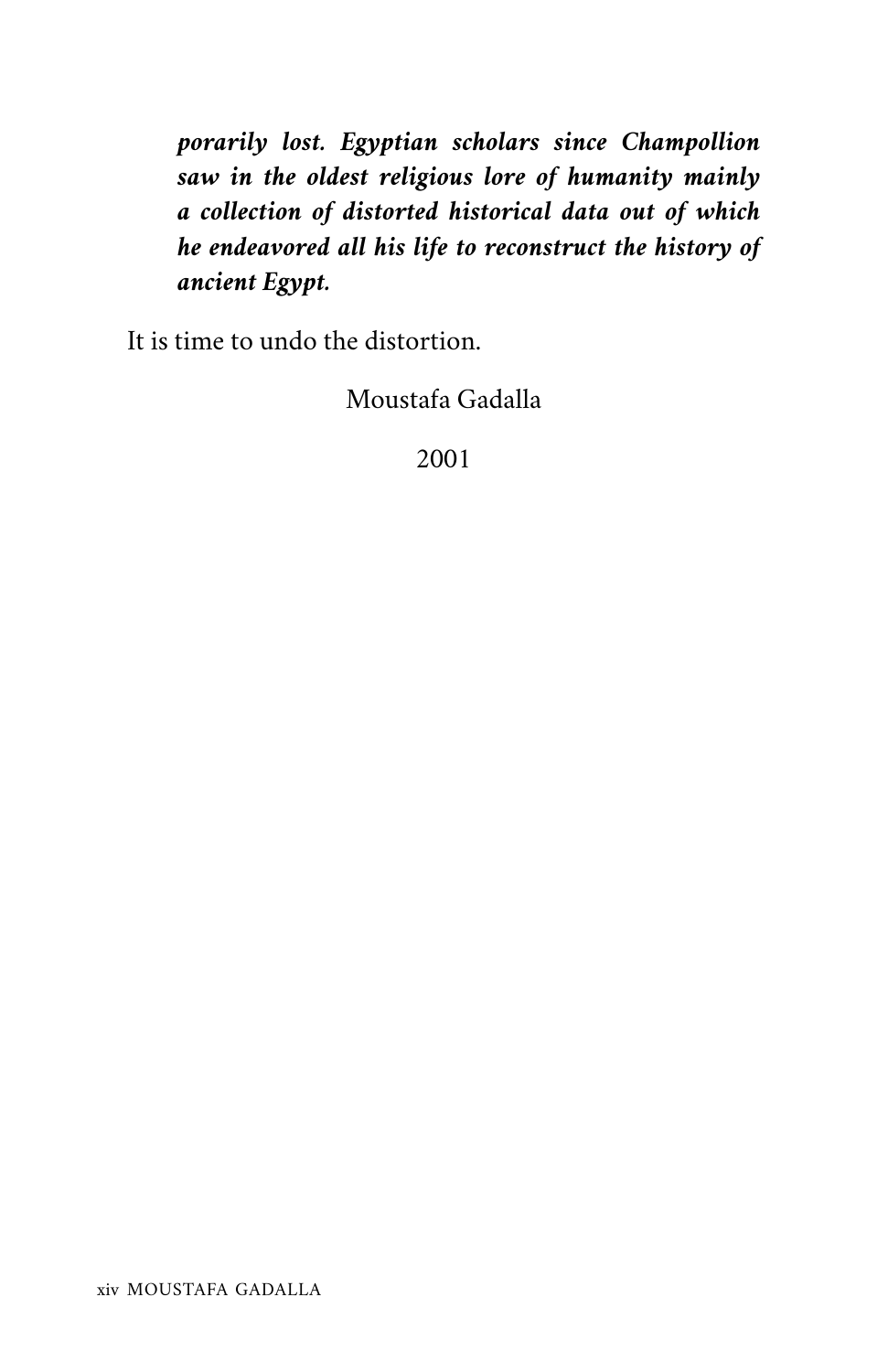## <span id="page-14-0"></span>**PREFACE [3RD EDITION]**

This book being the Third Edition is a revised and expanded edition of the Second Edition of *Egyptian Cosmology: The Animated Universe*, published in 2001.

The First Edition [1997] was originally published as *Egyptian Cosmology: The Absolute Harmony*, and was changed to better reflect the expanded content of the book.

This book surveys the applicability of Egyptian cosmological concepts to our modern understanding of the nature of the universe, creation, science, and philosophy. Egyptian cosmology is humanistic, coherent, comprehensive, consistent, logical, analytical, and rational. The reader will discover the Egyptian concept of the universal energy matrix, how the social and political structures were a reflection of the universe, the interactions between the nine universal realms, etc.

It is the aim of this book to provide such an exposition; one which, while based on sound scholarship, will present the issues in language comprehensible to non specialist readers. Technical terms have been kept to a minimum. These are explained, as non technically as possible, in the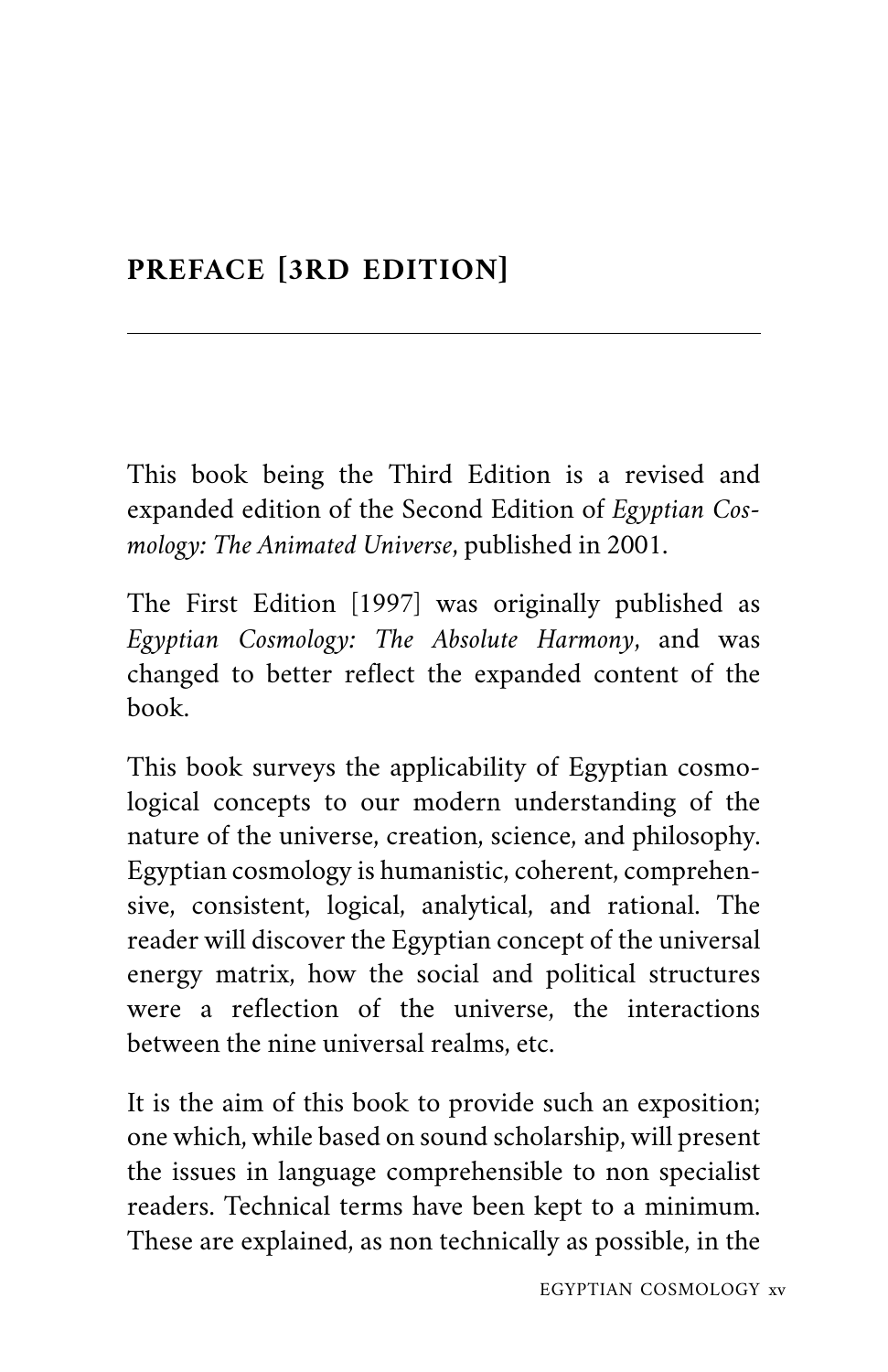glossary. This Expanded Version of the book is divided into five parts containing a total of 21 chapters.

**Part I: The Egyptian Mystical Monotheism** consists of one chapter:

Chapter 1: *The Most Religious* will cover the deep mystical meaning of monotheism for the deeply religious Egyptians as well as providing an overview of their cosmic consciousness.

**Part II: The Principles and Principals of Creation** consists of three chapters—2 through 4:

Chapter 2: *The Animating Energies of The Universe* will cover the scientific understanding by the Egyptians of the state of the world prior to creation and the animating divine energies of the creation cycle.

Chapter 3: *The Pictorial Metaphysical Images* will cover the scientific basis for the Egyptians' pictorial symbolism of metaphysical concepts and the process by which the Egyptian ideographs were manifested in such figurations.

Chapter 4: *The Egyptian Creation Process Accounts* will cover an overview of the three primary phases of the Creation Cycle.

**Part III: The Creation Numerical Codes** has ten chapters—chapters 5 through 14:

Chapter 5: *Numerology of the Creation Process* will cover xvi MOUSTAFA GADALLA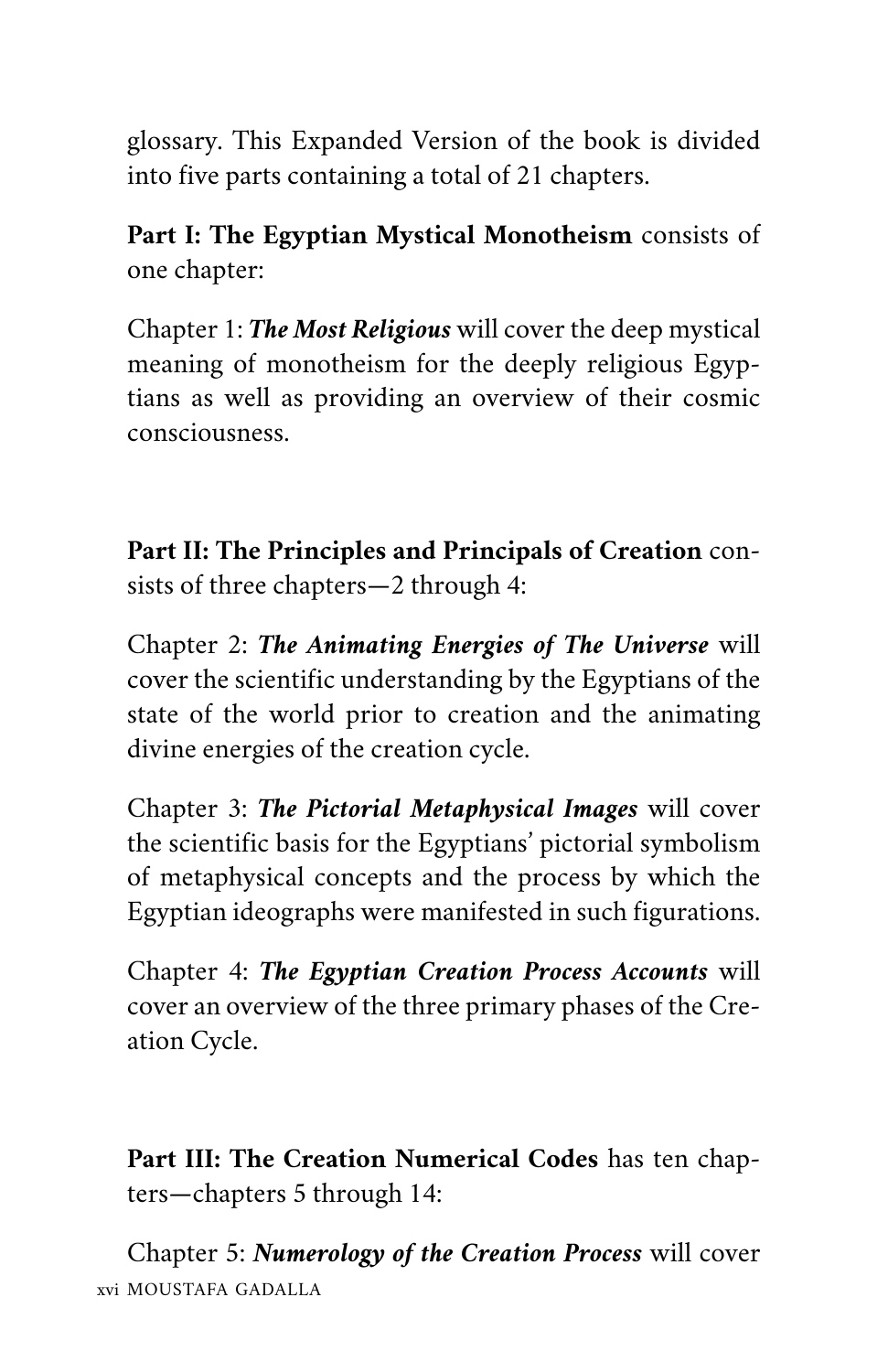number mysticism in Ancient Egypt, and provides analysis of the numbers two, three and five

Chapter 6: *The Dualistic Nature* will cover the dualistic nature of creation and analysis of 14 various applications in the Ancient Egyptian system.

Chapter 7: *Three—Trinities* will cover this first odd number [one is not a number], the significance of the triple powers of a trinity in the universe and a few applications of such principle in the Ancient Egyptian system.

Chapters 8 throughout 14 will cover the **mystical aspects of numbers four through ten.**

**Part IV: As Above So Below** has five chapters—15 through 19:

Chapter 15: *The Human Being—The Universal Replica* will cover how the physical and metaphysical components of man are an image of the whole creation.

Chapter 16: *Social & Political System* will show how the social/political structure in Ancient Egypt is a reflection of cosmic principles

Chapter 17: *The Cosmic Link* will cover the role of the pharaoh as the cosmic link for the Ancient Egyptians and his demise if he does not serve his functions.

Chapter 18: *The Physical/Metaphysical Society* will cover the various modes of maintain communications between earthly living beings and other realms of the universe.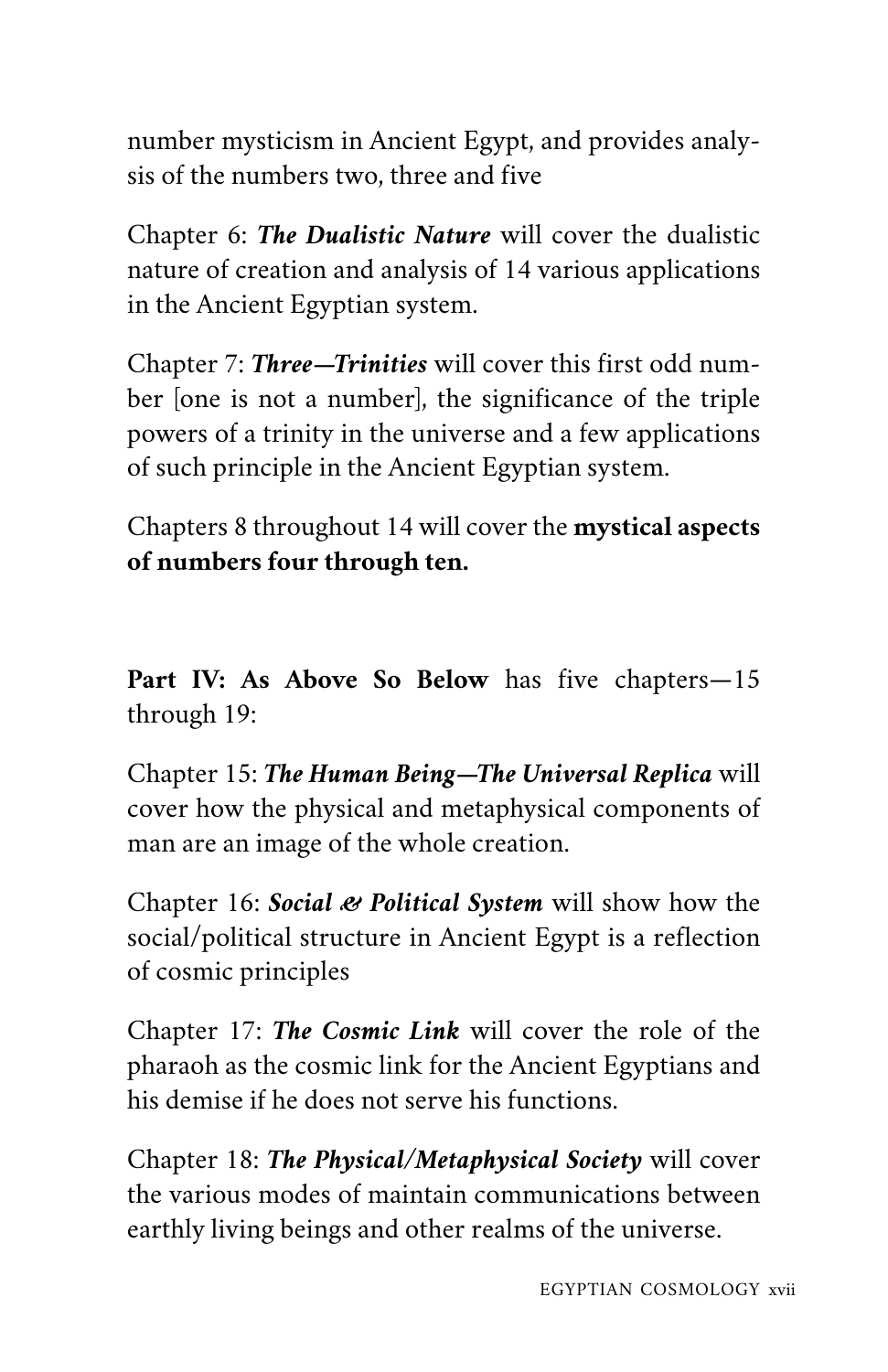Chapter 19: *Astronomical Consciousness* will cover the advanced knowledge of astronomy and time keeping in Ancient Egypt and the zodiac and Sothic cycles; as well as the nature of the harmony of the (seven) spheres and the populace's participation in their maintenance.

**Part V: From Mortals To Immortals** has two chapters—20 and 21:

Chapter 20: *Our Earthly Voyage* will cover the available ways an individual can achieve reunion with the Divine Source, including Sufism, Alchemy, etc.

Chapter 21: *Climbing The Heavenly Ladder* will cover life after earth, soul transmigration, progression along the various realms towards reunification and deitification.

Appendix 1: covers the basic outlines of the *Isis and Osiris allegory* and analysis of its mystical meanings.

Moustafa Gadalla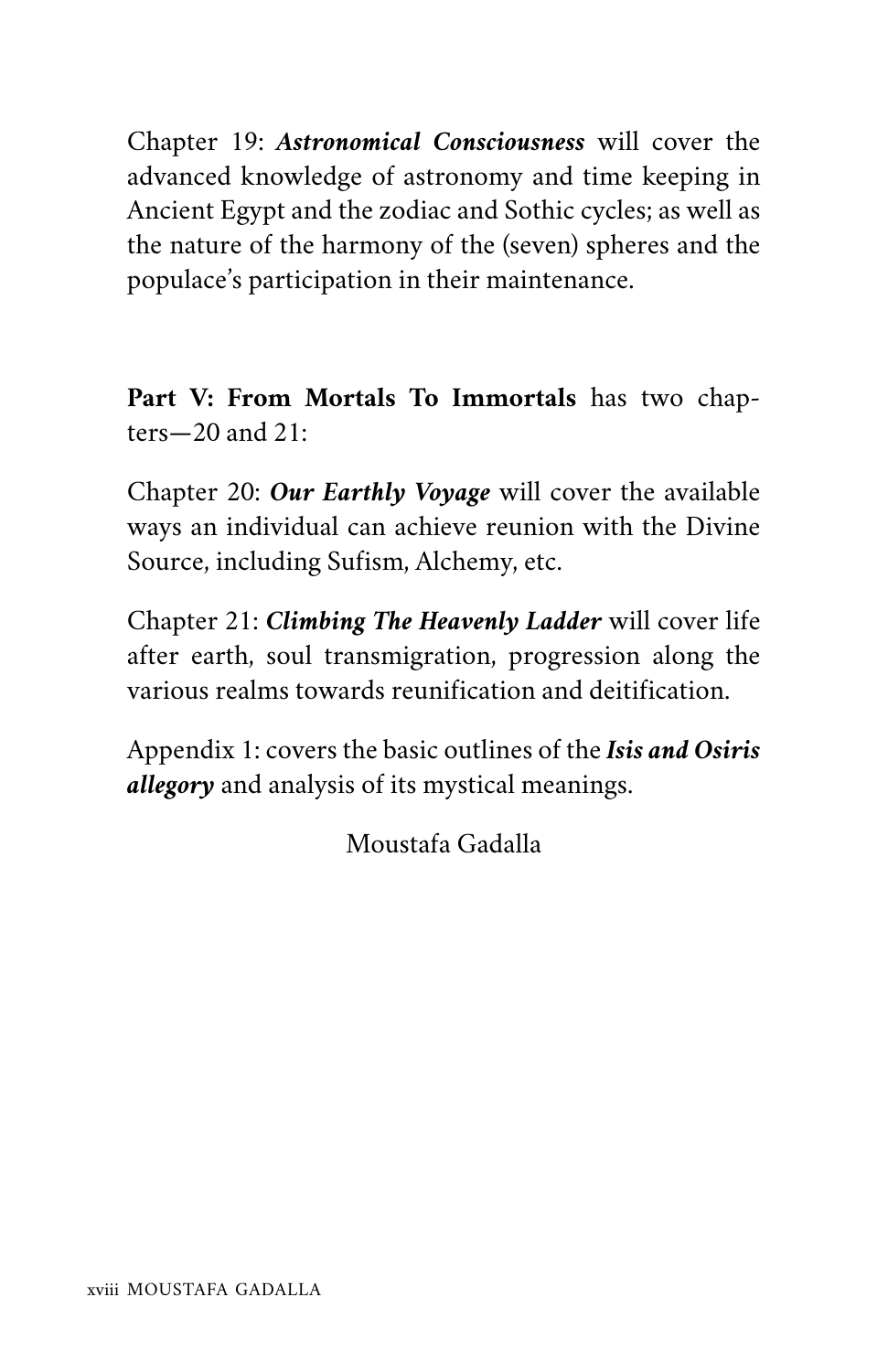#### <span id="page-18-0"></span>**STANDARDS AND TERMINOLOGY**

1 – The Ancient Egyptian word, neter, and its feminine form netert, have been wrongly, and possibly intentionally, translated to 'god' and 'goddess' by almost all academicians. Neteru (plural of neter/netert) are the divine principles and functions of the One Supreme God.

2 – You may find variations in writing the same Ancient Egyptian term, such as Amen/Amon/Amun or Pir/Per. This is because the vowels you see in translated Egyptian texts are only approximations of sounds which are used by Western Egyptologists to help them pronounce the Ancient Egyptian terms/words.

3 – We will be using the most commonly recognized words for the English-speaking people that identify a neter/netert [god, godess] or a pharaoh or a city; followed by other 'variations' of such a word/term.

It should be noted that the real names of the deities (gods, goddesses) were kept secret so as to guard the cosmic power of the deity. The Neteru were referred to by epithets that describe particular qualities, attributes and/or aspect(s) of their roles. Such applies to all common terms such as Isis, Osiris, Amun, Re, Horus,etc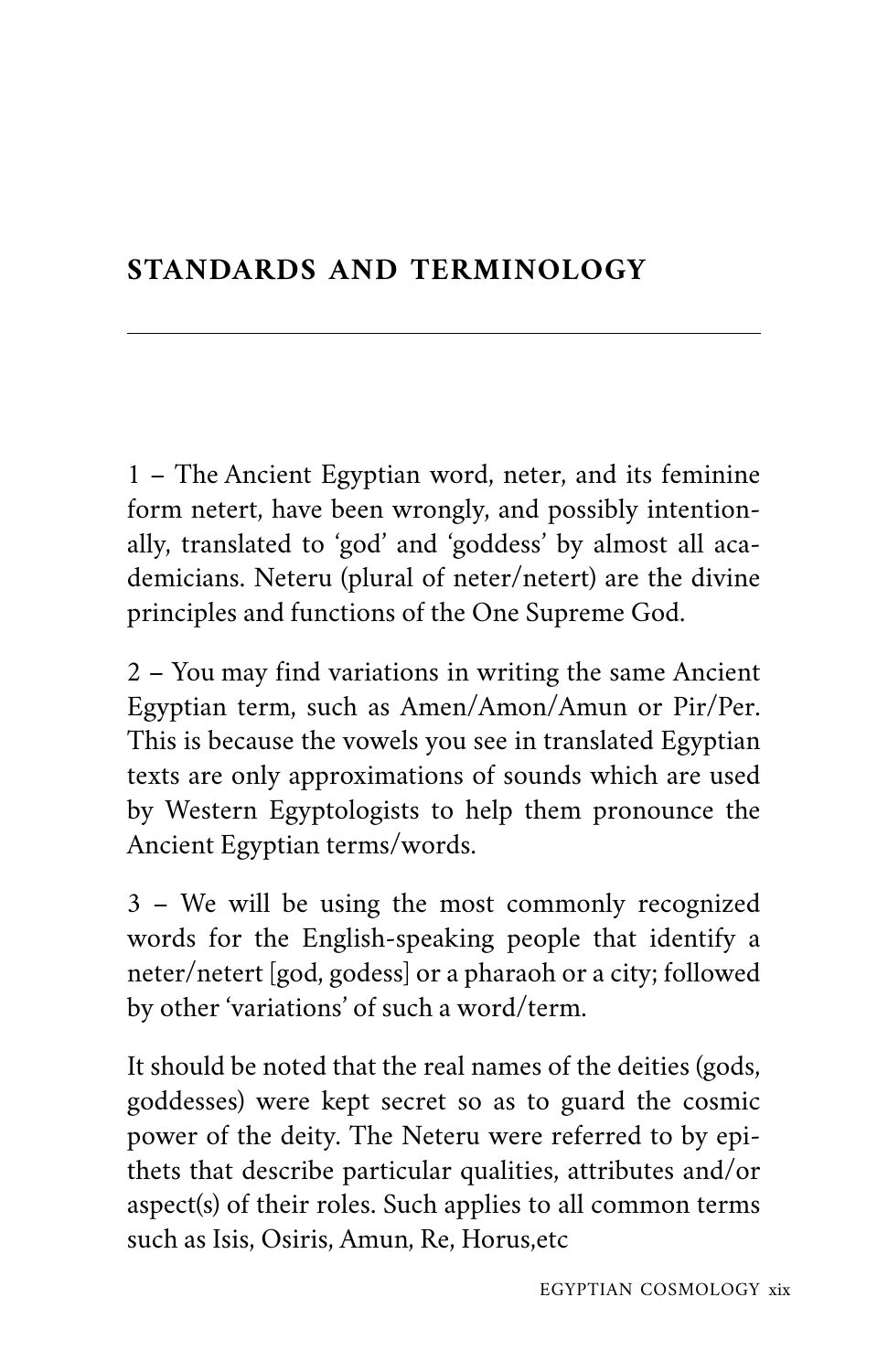4 – When using the Latin calendar, we will use the following terms:

BCE – Before Common Era. Also noted in other references as BC.

CE – Common Era. Also noted in other references as AD.

5 – The term Baladi will be used throughout this book to denote the present silent majority of Egyptians that adhere to the Ancient Egyptian traditions, with a thin exterior layer of Islam.[See *Ancient Egyptian Culture Revealed,* by Moustafa Gadalla, for detailed information.]

6 – There were/are no Ancient Egyptian writings/texts that were categorized by the Egyptians themselves as "religious", "funerary", "sacred", etc. Western academia gave the Ancient Egyptian texts arbitrary names, such as the "Book of This" and the "Book of That", "divisions", "utterances", "spells", etc. Western academia even decided that a certain "Book" had a "Theban version" or "this or that time period version". After believing their own inventive creation, academia accused the Ancient Egyptians of making mistakes and missing portions of their writings (?!!).

For ease of reference, we will mention the common but arbitrary Western academic categorization of Ancient Egyptian texts, even though the Ancient Egyptians themselves never did.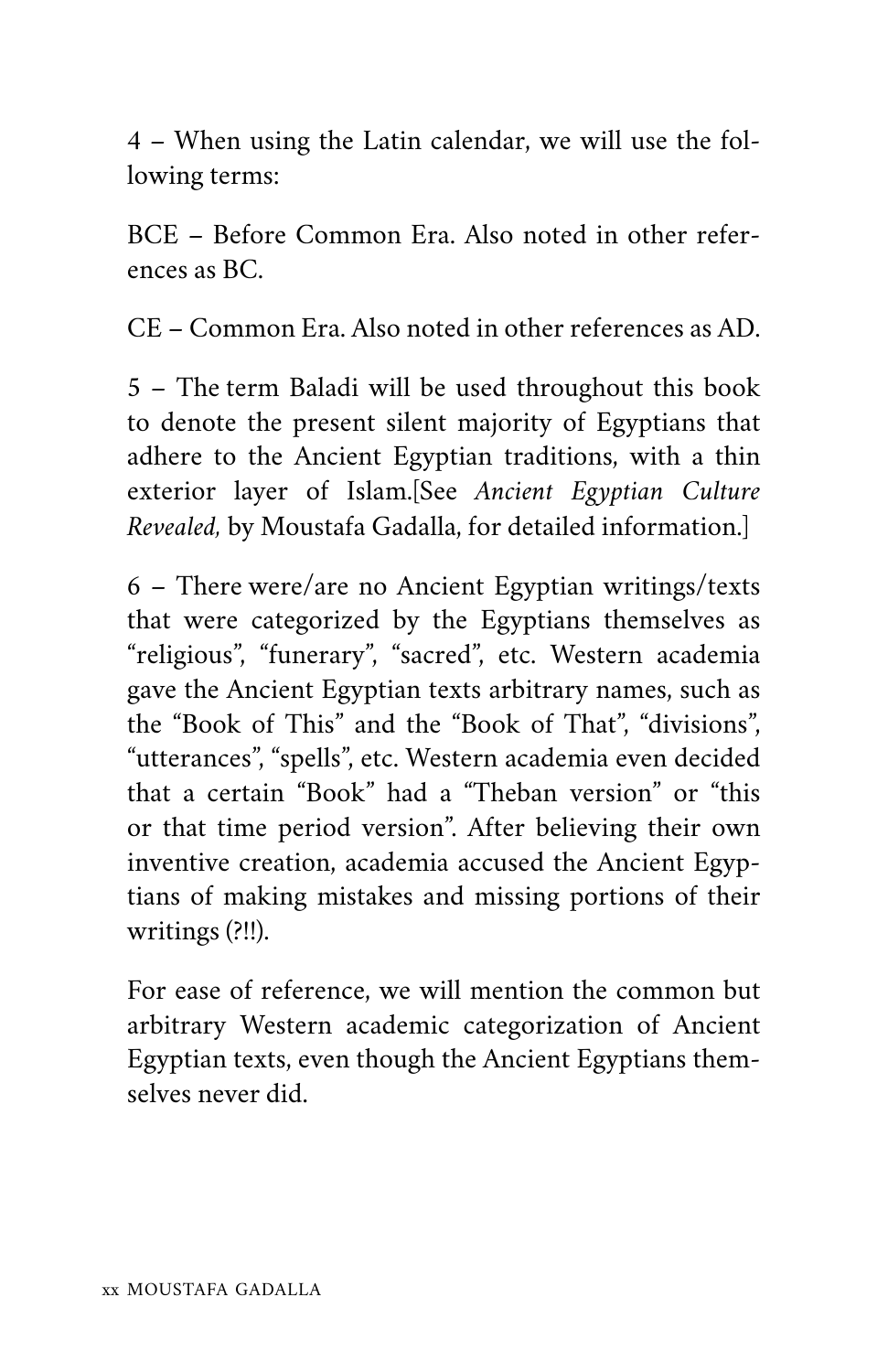#### <span id="page-20-0"></span>**MAP OF ANCIENT EGYPT**